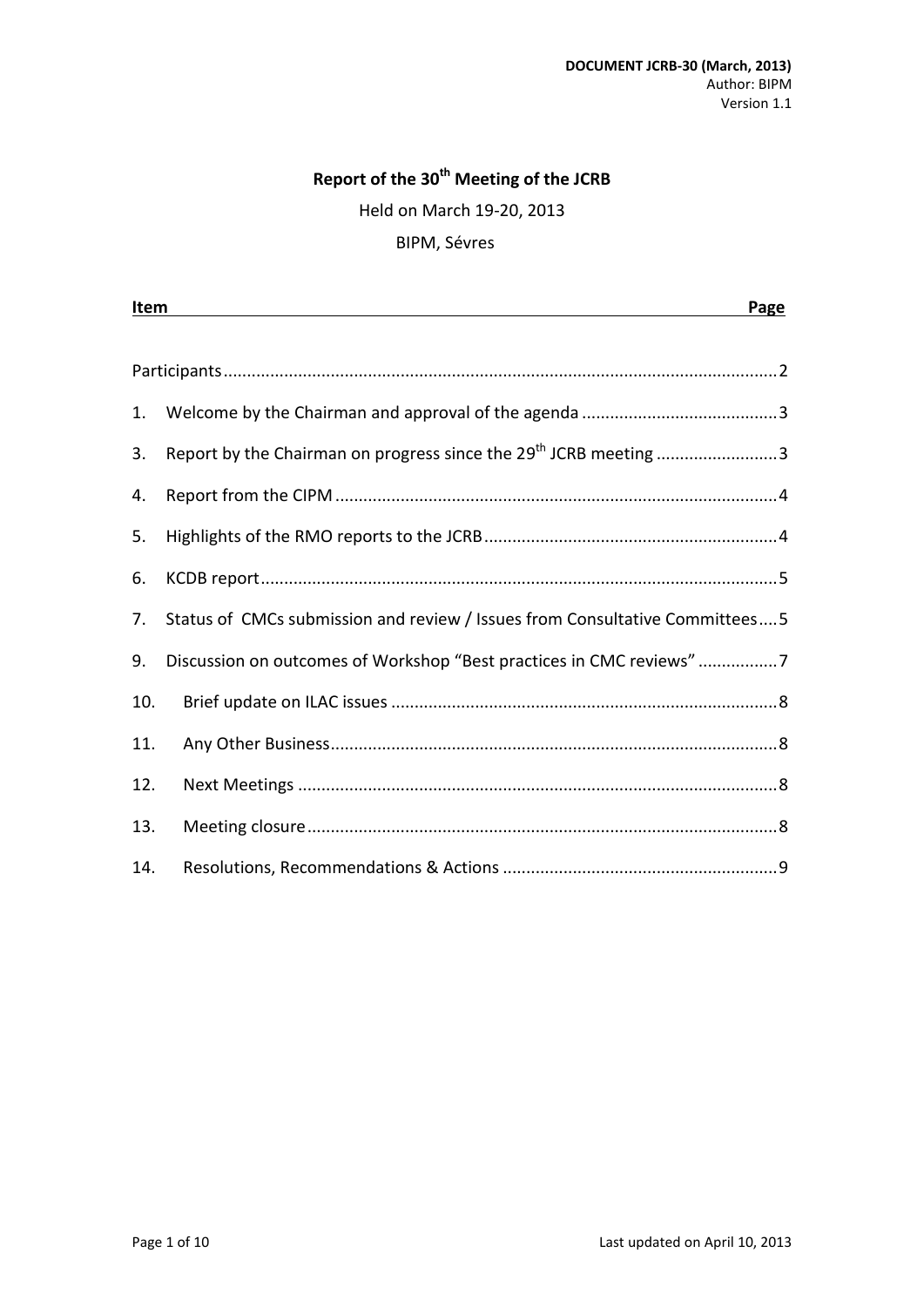# <span id="page-1-0"></span>Participants

#### **BIPM-CIPM**

| <b>Delegations</b> |  |  |
|--------------------|--|--|
|                    |  |  |
|                    |  |  |
|                    |  |  |
|                    |  |  |
|                    |  |  |
|                    |  |  |
|                    |  |  |
|                    |  |  |
|                    |  |  |
|                    |  |  |
|                    |  |  |
|                    |  |  |
|                    |  |  |
|                    |  |  |
|                    |  |  |
|                    |  |  |
|                    |  |  |
|                    |  |  |
|                    |  |  |
|                    |  |  |
|                    |  |  |
| <b>Guests</b>      |  |  |
|                    |  |  |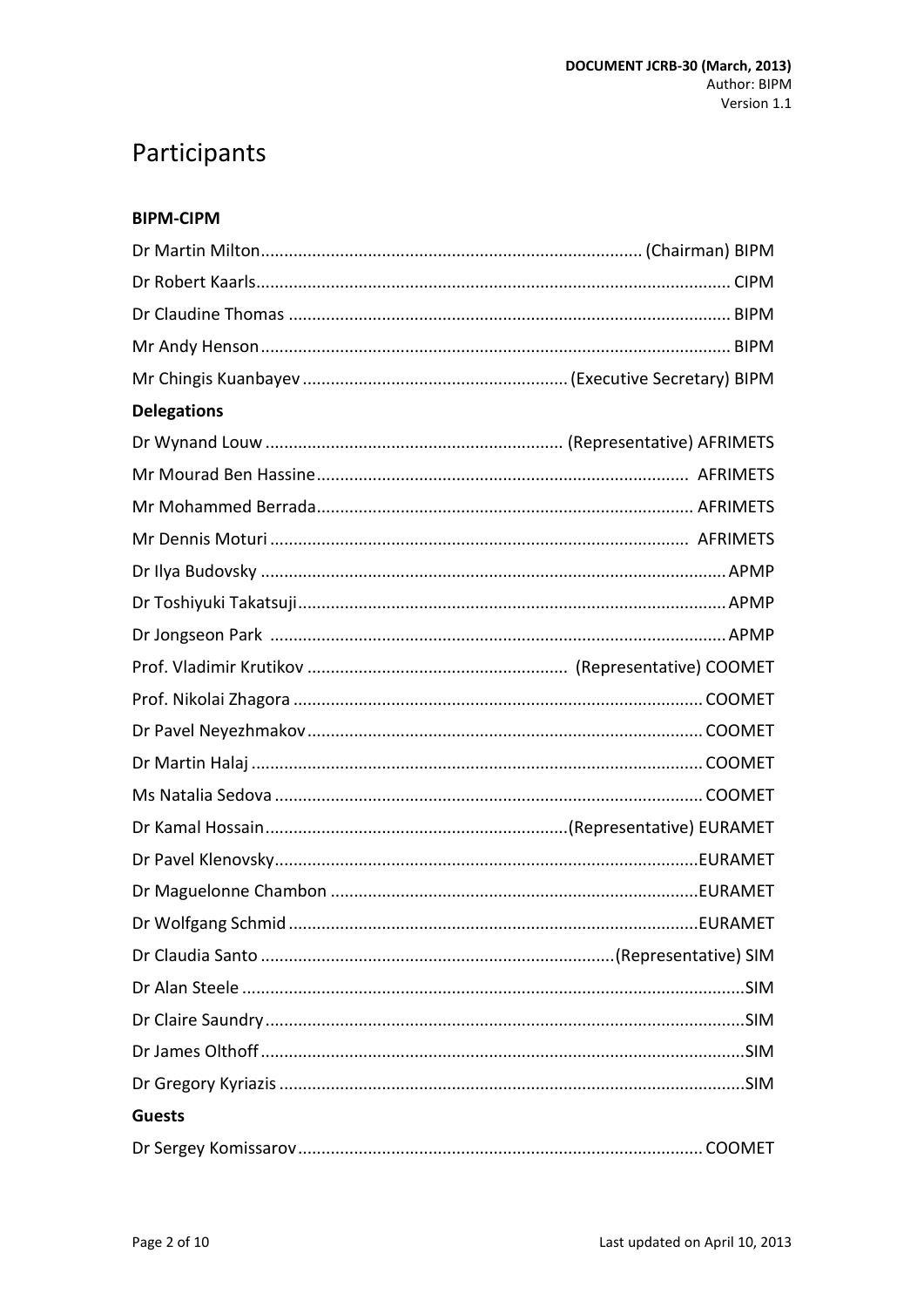## <span id="page-2-0"></span>**1. Welcome by the Chairman and approval of the agenda**

The chairman, M. Milton, welcomed the delegates.

Members of the JCRB delegations were then asked to introduce themselves.

The agenda of the 30<sup>th</sup> JCRB meeting was approved without amendments.

## 2. Approval of the minutes of the 29<sup>th</sup> meeting of the JCRB and a **review of pending actions.**

The minutes of the 29<sup>th</sup> meeting of the JCRB were approved without amendments.

M. Milton reviewed the actions agreed upon at the  $29<sup>th</sup>$  meeting noting that the outcomes of Action 29/5 and Action 29/6 would be reported under agenda item 9 (Discussion on outcomes of Workshop "Best practices in CMC reviews").

M. Milton informed the JCRB that the CIPM had approved the changes to the document CIPM MRA-G-01 that involve the updating of references to other CIPM MRA Documents and CIPM MRA-D-05 concerning the amending the procedure to monitor the impact of comparisons.

## <span id="page-2-1"></span>**3. Report by the Chairman on progress since the 29 th JCRB meeting**

M. Milton presented the report on developments at the BIPM since the 29<sup>th</sup> meeting of the JCRB. Important points in the report included:

- The restatement of mission, role and objectives of the BIPM;
- BIPM contribution and planning related to the strategy developments;
- The BIPM scientific activities:
- The appointment of Mr. Carlos Maggi (appointed as Quality, Health and Safety Manager of the BIPM since February 18, 2013);
- New members of the BIPM and Associates to the CGPM and new signatories to the CIPM MRA.

M. Milton also informed JCRB regarding World Metrology Day (WMD), a joint initiative with OIML celebrating 20<sup>th</sup> of May anniversary of the signing of the Metre Convention. The theme for 2013 is "Measurements in daily life" and the poster has been produced in conjunction with UME Tubitak (Turkey). The websites will be live before the end of March. The first poster for WMD originated from NMI of South Africa, but in recent years the poster design has been supported by PTB Technical Cooperation. PTB TC had decided that, whilst it would still support "in country" initiatives related to WMD and no longer wished to support the poster development. UME Tubitak had kindly stepped in for 2013.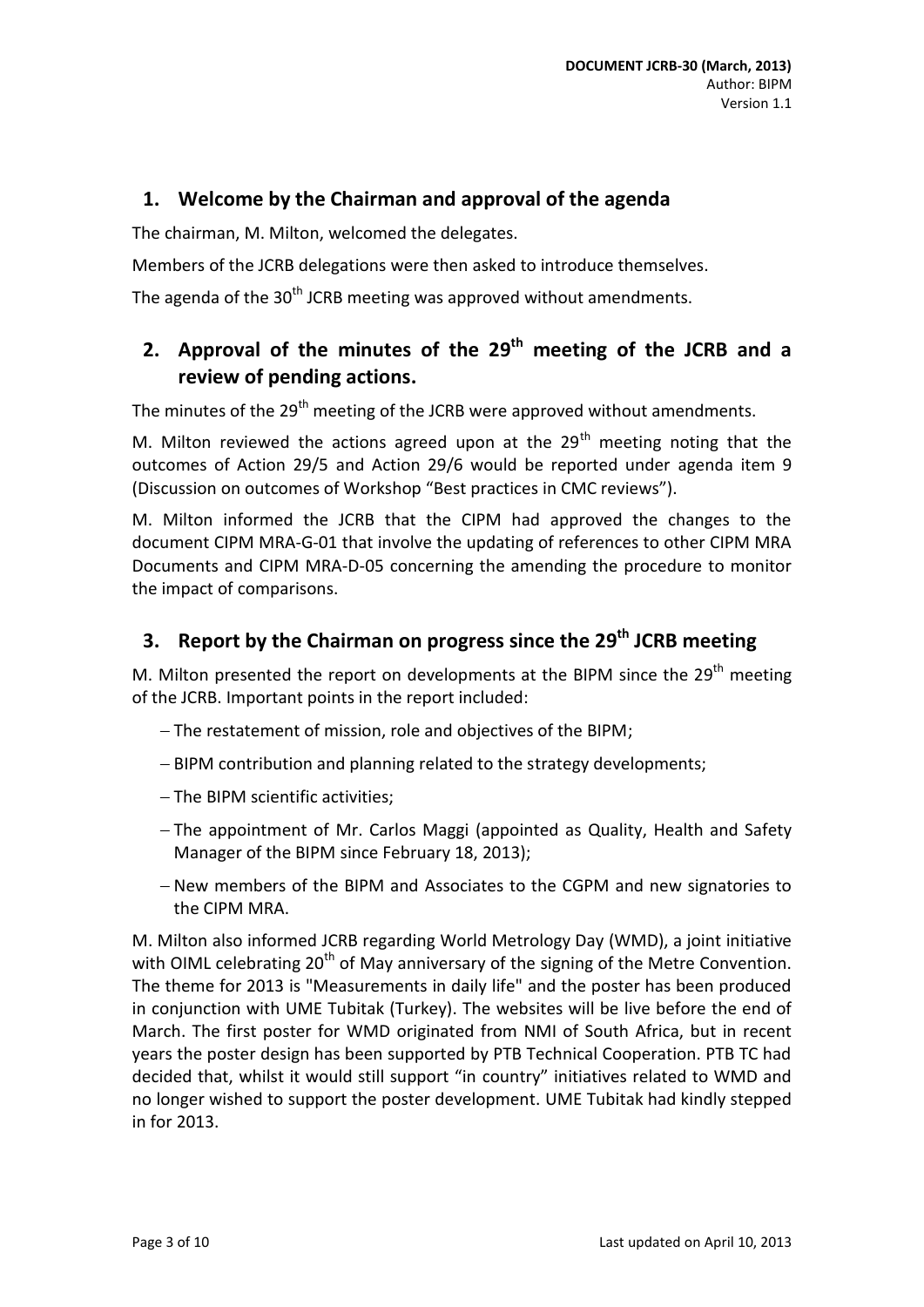M. Milton stressed the importance of insuring WMD was representative of all of the regions of the world. So, for the future the RMOs are asked in turn to work with their regional legal metrology organizations to take responsibility for the developments of the poster (in conjunction with BIPM and OIML). Internally the RMOs are free to decide which particular member takes on the task (for example the RMO may choose to run a competition etc.). The JCRB representatives from APMP agreed to propose APMP support this task in 2014 and will confirm to BIPM as soon as they are able. AFRIMETS informally registered their interest for 2015.

## <span id="page-3-0"></span>**4. Report from the CIPM**

R. Kaarls gave a presentation that included the following points:

- New Member States of the BIPM and Associates to the CGPM;
- $-$  Outcomes from Session II of the 101<sup>st</sup> Meeting of the CIPM in October 2012;
- Outcomes from State Representatives and NMI Directors meeting in October 2012;
- Strategic planning template for CCs and CC WGs;
- $-$  Key point from the BIPM/CIPM ILAC ISO OIML meetings in March 2013.

## <span id="page-3-1"></span>**5. Highlights of the RMO reports to the JCRB:**

#### **5.1. SIM**

C. Santo presented the highlights of the SIM report.

#### **5.2. EURAMET**

M. Chambon presented the highlights of the EURAMET report.

#### **5.3. COOMET**

P. Neyezhmakov presented the highlights of the COOMET report.

#### **5.4. APMP**

I. Budovsky presented the highlights of the APMP report.

#### **5.5. AFRIMETS**

W. Louw presented the highlights of the AFRIMETS report.

*The individual RMO presentations were uploaded to the restricted-access JCRB working documents webpage immediately after the meeting.*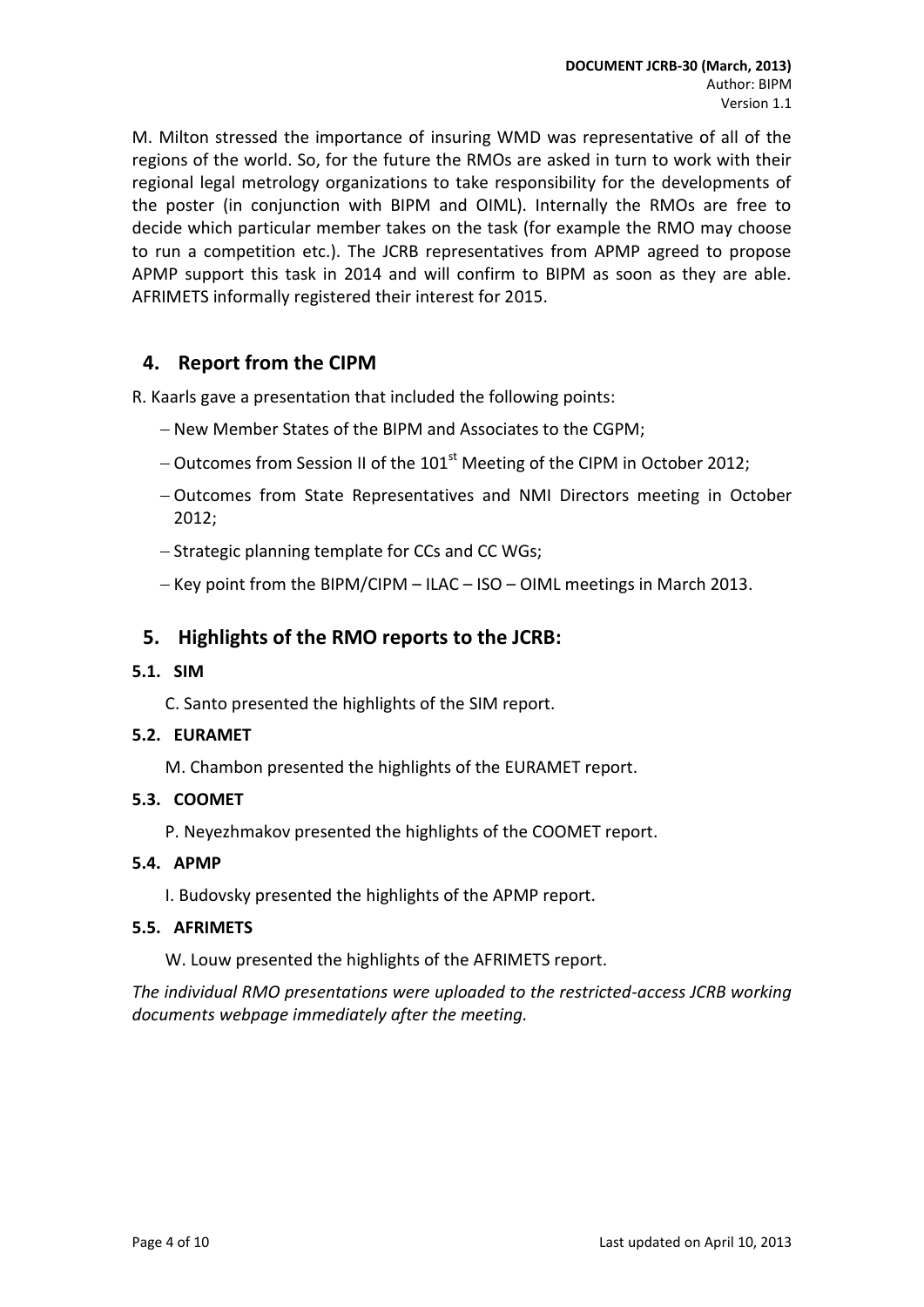## <span id="page-4-0"></span>**6. KCDB report**

C. Thomas presented the highlights of the work at the KCDB Office over the past six months. The presentation included the following points:

- -31 new sets, including 757 new CMCs and many revised ones, have been approved and published in the KCDB since the  $29<sup>th</sup>$  meeting of the JCRB;
- Around 300 CMCs are currently greyed out, 100 CMCs of which have been greyed out since the 29<sup>th</sup> meeting of the JCRB. 22 CMCs in M (Mass Standards) from Jamaica were re-instated in the KCDB on 23 February 2013;
- $-$  Only 16 Associates over the 36 Associates who have already signed the CIPM MRA have CMCs currently published in the KCDB;
- The KCDB office has completed the work to divide the EXCEL CMC files that are made available to NMIs and RMOs on the JCRB CMC review website by category in the areas of AUV, M, RI, L and Chemistry. The EM community decided not to divide by category even though the EM CMC files are enormous and complicated, primarily because of concerns regarding the number of files that would need to be handled;
- $-64%$  of the total 1182 comparisons (key and supplementary) have their reports published in the KCDB; about 2000 graphs of equivalence (very often extended to include results of RMO key comparisons) are currently available;
- $-$  One observes an increased rate of registration of supplementary comparisons (more than 60 new supplementary comparisons over the last year).

## <span id="page-4-1"></span>**7. Status of CMCs submission and review / Issues from Consultative Committees**

M. Milton informed that there were no current issues to be brought before the meeting concerning CMC submissions and reviews.

The JCRB delegates were then informed of issues referred to the JCRB by the CCs.

**Issue 1:** This issue recently raised by two CCs concerning the involvement of commercial companies in Pilot studies. In certain very special circumstances pilot studies may involve an external organization in order to learn and transfer knowledge. The results of external organizations can't be published in the KCDB and should not be used for any marketing purposes. The CIPM MRA is clear on this issue. For key comparisons and supplementary comparisons external organizations cannot participate, but there is no rule addressing Pilot studies. The JCRB confirm that it is completely unacceptable for external organizations to participate in key or supplementary comparisons. In the very special circumstances described, the external organizations must understand that they cannot use the participation for marketing. There was some discussion regarding development of a template letter to be used whenever external participation in pilot studies was proposed.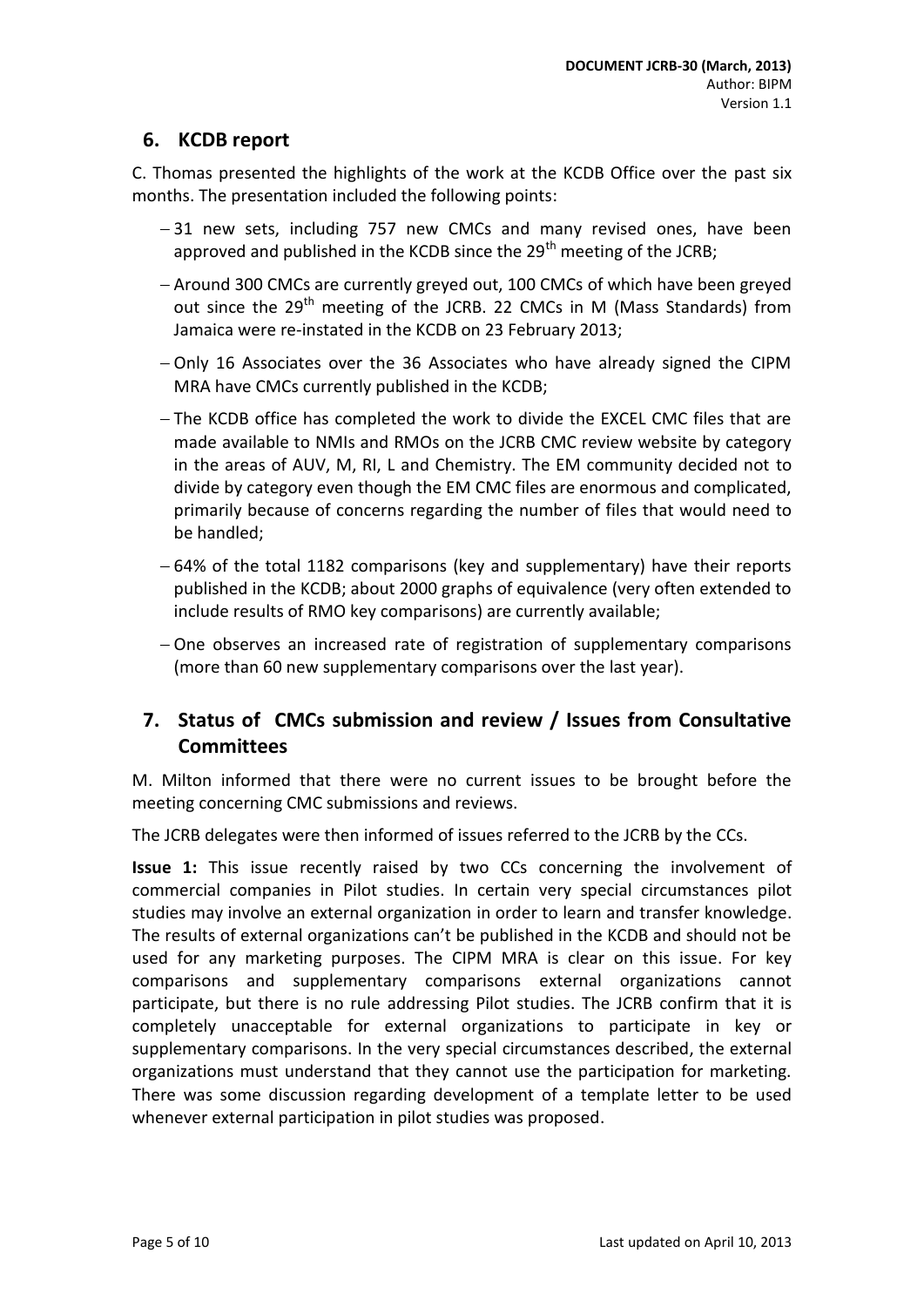**Issue 2:** This issue has been raised during the CCM meeting in 2013 concerning the process approved on the last JCRB requiring editorial review of supplementary comparison reports.

A CCM member has proposed that the requirement for editorial review of the final report of a supplementary comparison be amended such that it applies to the Draft A or B rather than the final report on the basis that authors may have lost interest or be short of time when the report is approved. It was suggested review at the Draft stage would help ensure the final quality of the reports. After the discussion, the JCRB did not endorse the proposal, authors and RMOs should fulfill the obligations of the CIPM MRA, furthermore noting that the Draft A must be considered confidential and distributed among the participants only.

**Issue 3:** An issue has been raised during the CCM meeting in 2013. A CCM member claimed inconsistences between CIPM MRA-D-04 (incorporating CIPM ILAC joint definition of CMCs) and ILAC-P14:12/2010 concerning the treatment of uncertainties related to the DUT. After the discussion, the JCRB stressed that whilst the wording in CIPM MRA-D-04 and the ILAC P14 document are indeed different (the ILAC document providing a more detailed explanation where it is not meaningful to address DUT uncertainty contributions) there is no inconsistency and no need to amend CIPM MRA-D-04*.*

**Issue 4:** This issue has been raised by a number of RMOs and NMIs. It concerns procedures for greying-out CMCs, reinstating greyed-out CMCs and deletion of CMCs greyed out for more than 5 years. This topic has been discussed at several meetings of the JCRB resulting in Resolution 25/1. However the process has never been included to the CIPM MRA–D-04. After the discussion, the JCRB agreed to the following actions to address the problem:

**Action 30/1:** The JCRB Executive Secretary will develop text on "greying-out CMCs" and reinstating "greyed-out CMCs" for CIPM MRA-D-04 for approval at the next meeting of the JCRB.

## **8. Documents to be submitted to the CIPM for approval**

A. Henson made a brief presentation on proposed changes to the CIPM/2005-06REV, CIPM MRA-D-02, CIPM MRA-G-01 CIPM MRA-D-04 and CIPM MRA-D-05, which consist of updating of reference documents, correcting cross references, to solve minor inconsistency and improve clarity of the requirements. The JCRB approved the changes.

**Recommendation 30/5:** The JCRB recommends to the CIPM to approve minor changes to CIPM MRA documentation (updating the references, cross references and resolving minor inconsistencies) as presented in [JCRB-30/08.1.](http://www.bipm.org/cc/JCRB/Restricted/30/30.08.0_Docs_to_be_submitted_to_the_CIPM_for_approval.ppt) The changes relate to the following documents:

- $-$  CIPM/2005-06REV:
- $-$  CIPM MRA-D-02;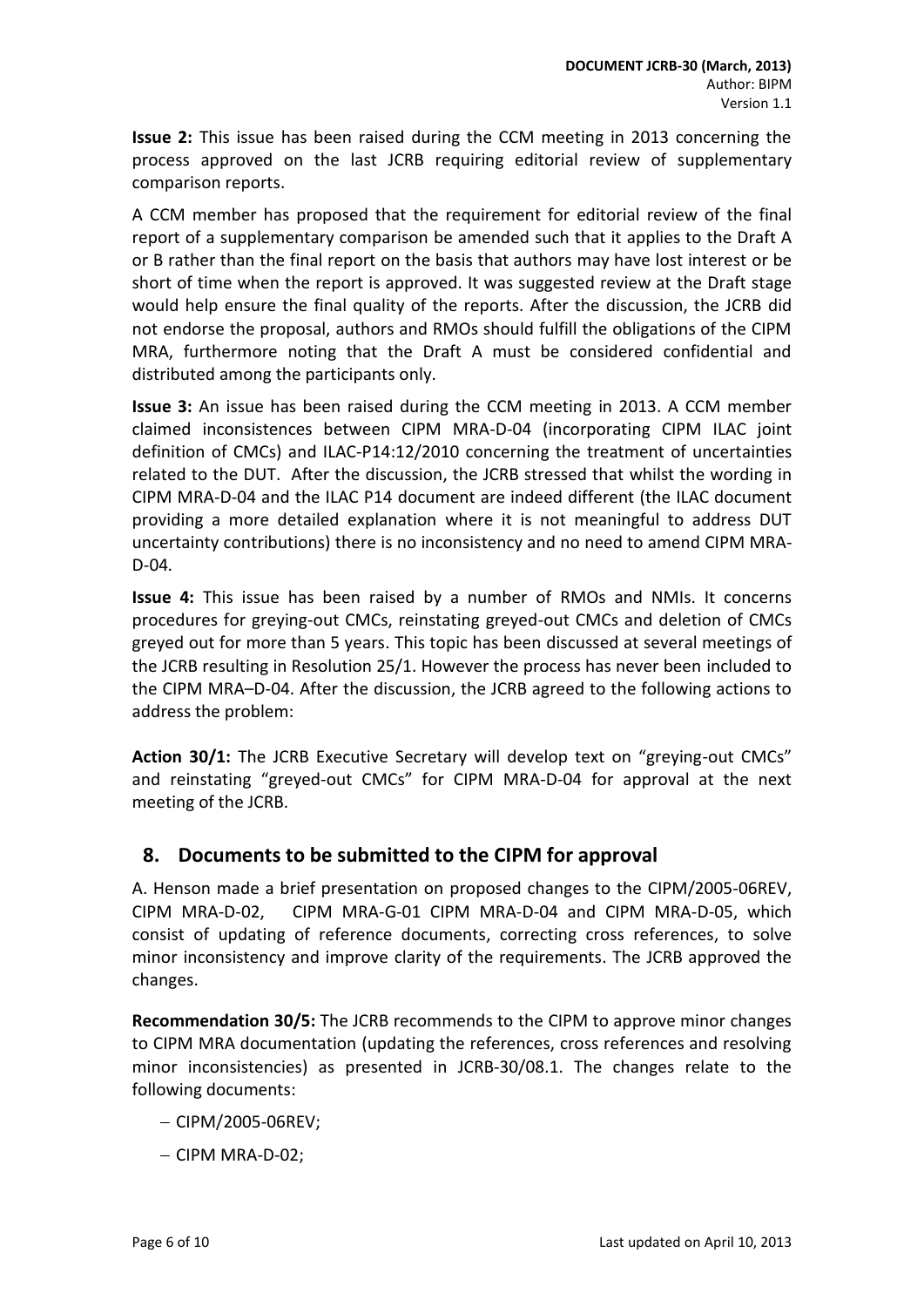- $-$  CIPM MRA-G-01;
- $-$  CIPM MRA-D-04:
- $-$  CIPM MRA-D-05.

## <span id="page-6-0"></span>**9. Discussion on outcomes of Workshop "Best practices in CMC reviews"**

M. Milton referred to the workshop "Best practices in CMC reviews" held immediately prior to the JCRB meeting. Each RMO and CC had prepared and circulated a paper which they presented at the workshop detailing their views on improving the efficiency of inter-regional CMC review. This was supplemented by presentations from a number of CC representatives and collectively formed the input for the discussions. The outcome of the workshop were presented and reviewed by the JCRB. Following the discussion, the JCRB agreed to the following resolutions, recommendations and actions:

**Resolution 30/1:** In order to decrease the time taken for the inter-RMO review of CMCs, the JCRB resolves to revise CIPM MRA-D-04 as follows:

- $-$  The time to indicate "intention to review" will be reduced from 6 to 3 weeks (with a reminder after 2 weeks);
- The deadline for submission of the RMO review report will be made a "hard deadline" (with a reminder 3 weeks before);
- $-$  The deadline for approval of CMCs will be reduced from 6 to 3 weeks (with a reminder after 2 weeks).

**Recommendation 30/1:** The JCRB strongly encourages the CCs and the RMOs to use the BIPM Web Forum as a tool for effective information exchange and consider increased use of the "fast track" to promote more rapid processing of CMCs.

**Recommendation 30/2:** The JCRB recognizes the maturity and effectiveness of the CMC review process and the degree of trust established between the RMOs. Consequently, the JCRB strongly recommends that duplication, resulting from RMO reviewing the same CMCs during interregional review, be reduced wherever possible.

**Recommendation 30/3:** The JCRB recommends that RMOs pay greater attention to the appropriate guidelines during intra RMO review in order to improve the efficiency of the inter RMO review of CMCs.

**Recommendation 30/4:** The JCRB recommends that the CIPM regularly monitors the status of Key Comparison reports in order to minimize the number of reports experiencing significant delays.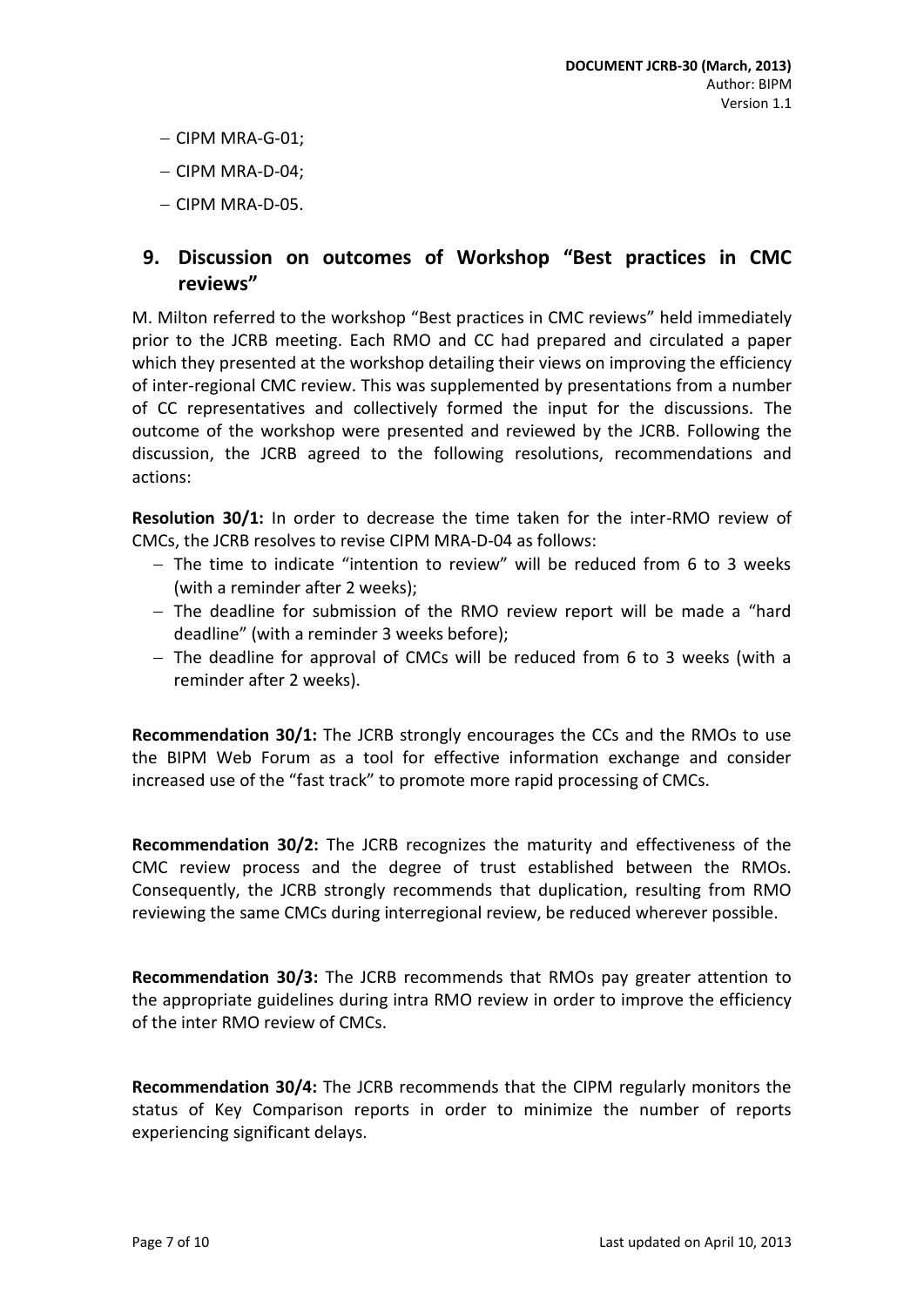**Action 30/2:** The RMOs should make available their guidance documents on QS and CMC review from their websites.

## <span id="page-7-0"></span>**10. Brief update on ILAC issues**

A. Henson gave brief information on ILAC P14 and ILAC P10. The changes were approved with more than 90% and 95 % positive votes respectively in January 2013 and they have now been successfully revised and are published and available on the ILAC website.

## <span id="page-7-1"></span>**11. Any Other Business**

M. Milton referred to the workshop discussions which had been "parked" regarding suggestions to consider a web-based CMC review solution for the input and sharing of CMC declarations. Most of the attendees of the Workshop see potential merit in this type of solution. M. Milton noted that this possibility is under consideration by the BIPM, but there is currently no budget to implement such a solution. After discussion, the JCRB agreed to the following actions:

**Action 30/3:** The JCRB Executive Secretary will place the following items on the agenda of the  $31<sup>st</sup>$  JCRB meeting:

- The performance and vitality of DIs;
- What is the purpose of the KCDB? What is its impact on NMIs and stakeholders? Who uses it and what are its successes?

**Action 30/4:** The RMOs to submit papers addressing the two agenda items listed in Action 30/3 for circulation one month prior to the  $31<sup>st</sup>$  JCRB meeting.

## <span id="page-7-2"></span>**12. Next Meetings**

M. Milton noted that at the 29th JCRB meeting Prof. Yu Yadong, the APMP delegate, proposed NIM, China as the venue for the 31st JCRB meeting to be held in September 2013 and stressed that the venue is still to be confirmed.

At the same time, the COOMET delegates proposed KazInMetr, Kazakhstan as the venue for the autumn meeting of the JCRB in 2014. This suggestion was noted.

At the end of the discussion, the JCRB agreed on the following action:

**Action 30/5:** The JCRB Executive Secretary to write to NIM (China) to confirm the venue for the 31st JCRB meeting (September 18-19, 2013) and to advise RMO representatives to the JCRB accordingly.

<span id="page-7-3"></span>*Note: The place and date has since been confirmed by NIM.*

## **13. Meeting closure**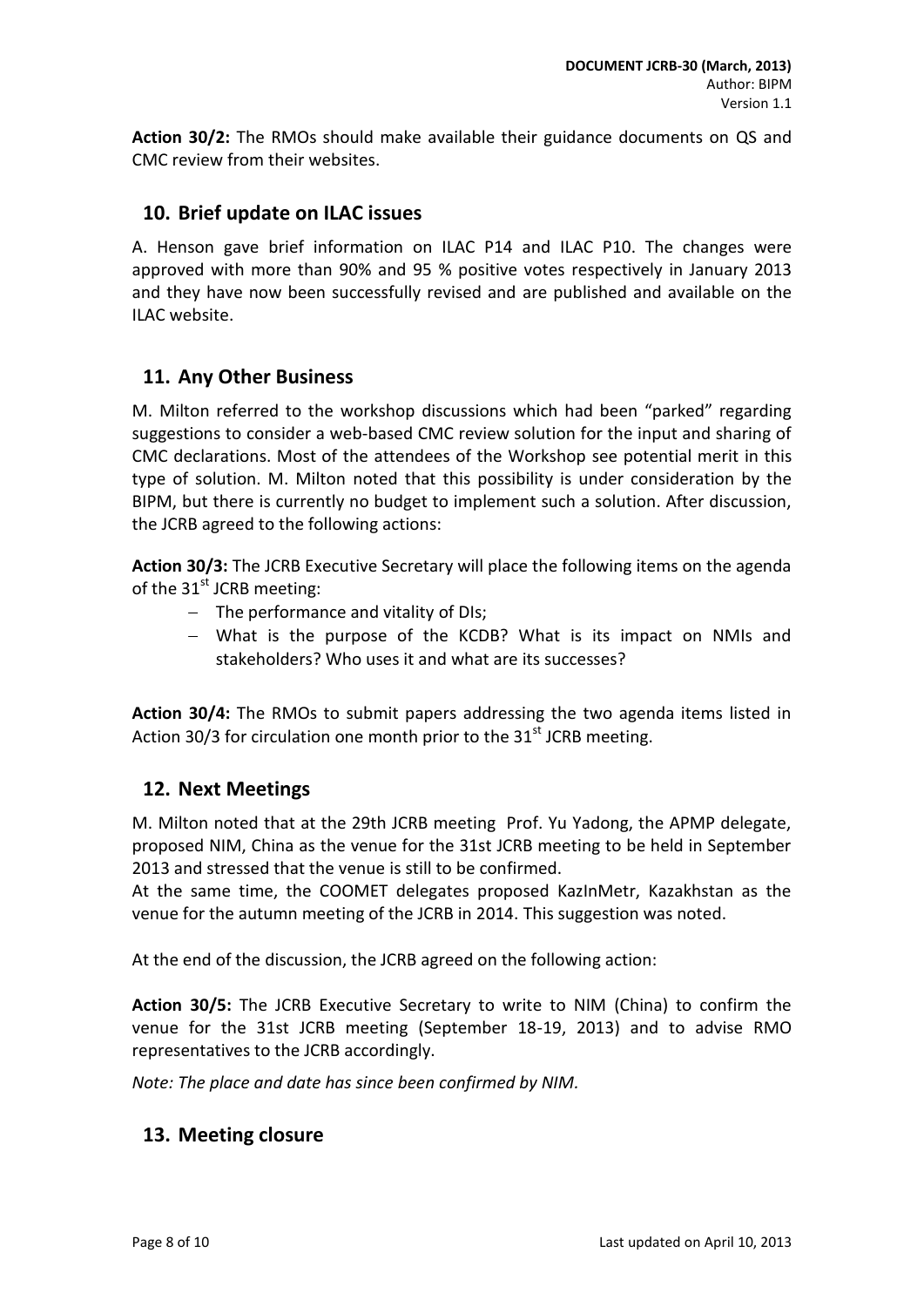M. Milton thanked the delegations for their continuous support to the CIPM MRA process and for their active participation in the meeting.

<span id="page-8-0"></span>Having no further issues for discussion, the meeting was closed.

### **14. Resolutions, Recommendations & Actions**

**Resolution 30/1:** In order to decrease the time taken for the inter-RMO review of CMCs, the JCRB resolves to revise CIPM MRA-D-04 as follows:

- The time to indicate "intention to review" will be reduced from 6 to 3 weeks (with a reminder after 2 weeks);
- The deadline for submission of the RMO review report will be made a "hard deadline" (with a reminder 3 weeks before);
- The deadline for approval of CMCs will be reduced from 6 to 3 weeks (with a reminder after 2 weeks).

**Recommendation 30/1:** The JCRB strongly encourages the CCs and the RMOs to use the BIPM Web Forum as a tool for effective information exchange and consider increased use of the "fast track" to promote more rapid processing of CMCs.

**Recommendation 30/2:** The JCRB recognizes the maturity and effectiveness of the CMC review process and the degree of trust established between the RMOs. Consequently, the JCRB strongly recommends that duplication, resulting from RMO reviewing the same CMCs during interregional review, be reduced wherever possible.

**Recommendation 30/3:** The JCRB recommends that RMOs pay greater attention to the appropriate guidelines during intra RMO review in order to improve the efficiency of the inter RMO review of CMCs.

**Recommendation 30/4:** The JCRB recommends that the CIPM regularly monitors the status of Key Comparison reports in order to minimize the number of reports experiencing significant delays.

**Recommendation 30/5:** The JCRB recommends to the CIPM to approve minor changes to CIPM MRA documentation (updating the references, cross references and resolving minor inconsistencies) as presented in **[JCRB-30/08.1](http://www.bipm.org/cc/JCRB/Restricted/30/30.08.0_Docs_to_be_submitted_to_the_CIPM_for_approval.ppt)**. The changes relate to the following documents:

- $-$  CIPM/2005-06REV:
- $-$  CIPM MRA-D-02;
- $-$  CIPM MRA-G-01: